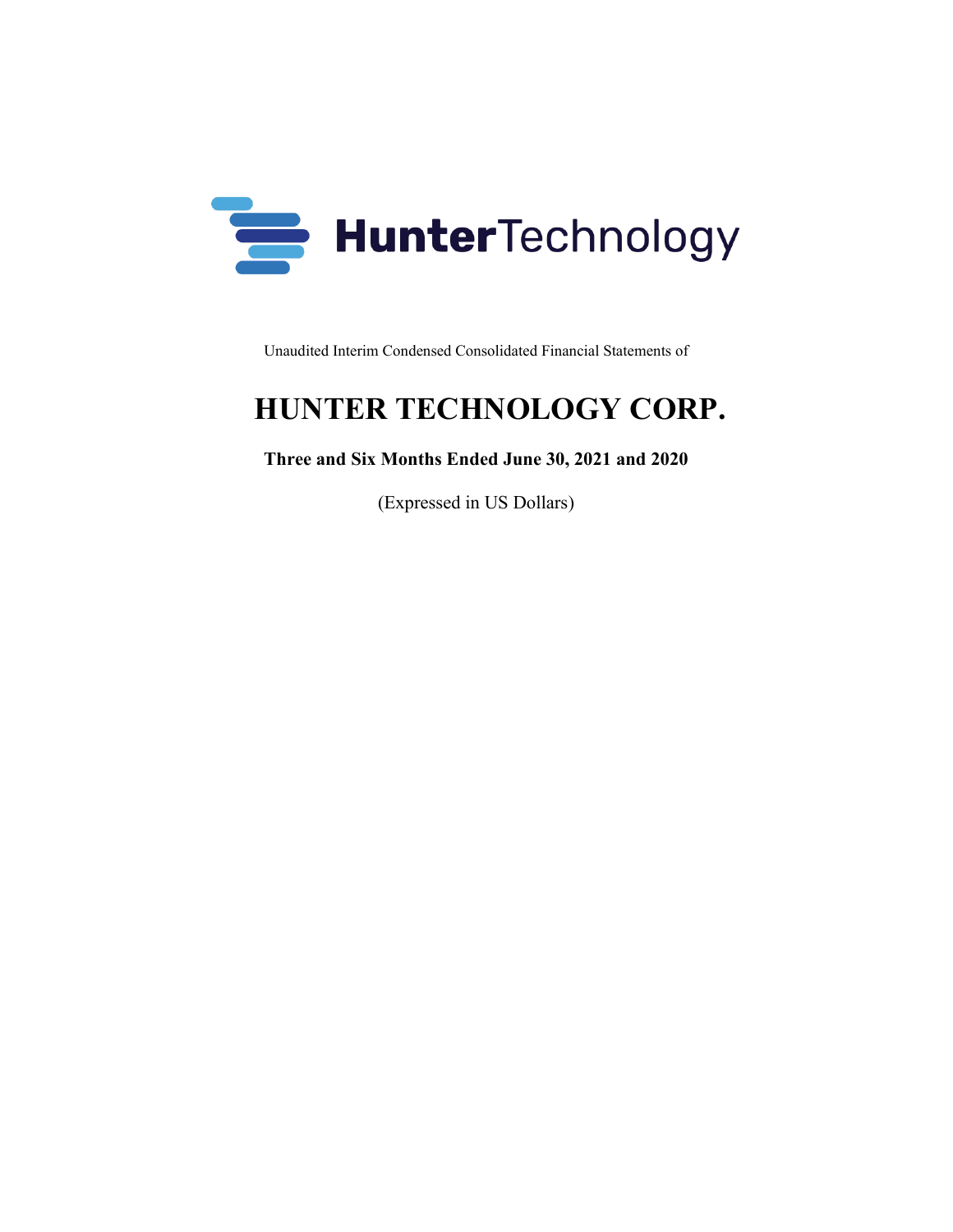#### NOTICE OF NO AUDITOR REVIEW OF INTERIM FINANCIAL STATEMENTS

Under National Instrument 51-102, Part 4, subsection 4.3 (3) (a), if an auditor has not performed a review of the interim financial statements, they must be accompanied by a notice indicating that the financial statements have not been reviewed by an auditor.

The accompanying unaudited interim consolidated condensed financial statements of the Company have been prepared by management and approved by the Board of Directors of the Company.

The Company's independent auditor has not performed a review of these unaudited interim condensed consolidated financial statements in accordance with standards established by the Chartered Professional Accountants of Canada for a review of interim financial statements by an entity's auditor.

August 27, 2021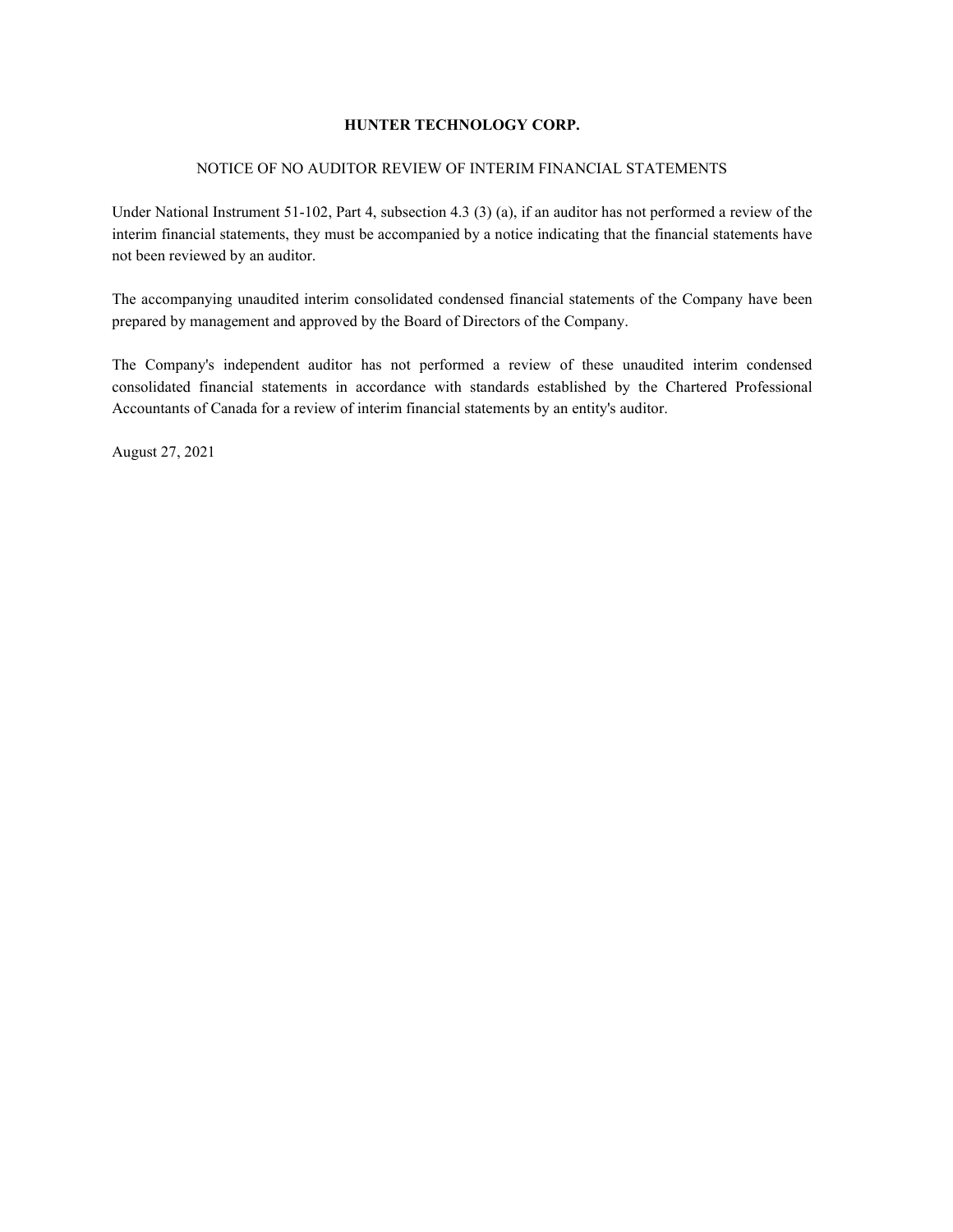Condensed Consolidated Statements of Financial Position (Unaudited) (all amounts expressed in US dollars)

|                                                   | <b>Notes</b> | June 30,<br>2021 | December 31,<br>2020 |
|---------------------------------------------------|--------------|------------------|----------------------|
| <b>Assets</b>                                     |              |                  |                      |
| Current assets                                    |              |                  |                      |
| Cash                                              |              | \$<br>239,319    | \$<br>1,665,936      |
| Receivables                                       |              | 9,230            | 40,343               |
| Prepaid expenses and deposits                     |              | 102,462          | 38,765               |
|                                                   |              | 351,011          | 1,745,044            |
| Non-current assets                                |              |                  |                      |
| Intangible assets                                 | 6            | 4,154,260        | 4,727,010            |
| Goodwill                                          | 6            | 5,271,274        | 5,271,274            |
| Equipment                                         | 7            | 9,341            | 4,720                |
| Right-of-use assets                               | 8            | 115,902          |                      |
| Restricted cash                                   | 5            | 27,406           | 27,302               |
|                                                   |              | 9,578,183        | 10,030,306           |
|                                                   |              |                  |                      |
| <b>Total Assets</b>                               |              | \$<br>9,929,194  | \$<br>11,775,350     |
| <b>Liabilities and Shareholders' Equity</b>       |              |                  |                      |
| <b>Current</b> liabilities                        |              |                  |                      |
| Accounts payable                                  |              | \$<br>237,709    | \$<br>467,028        |
| <b>Accrued liabilities</b>                        | 9            | 241,654          | 198,624              |
| Lease liabilities                                 | 8            | 115,835          |                      |
|                                                   |              | 595,198          | 665,652              |
|                                                   |              |                  |                      |
| Non-current liabilities                           |              |                  |                      |
| Deferred tax liability                            |              | 661,526          | 756,030              |
|                                                   |              | 661,526          | 756,030              |
| <b>Total liabilities</b>                          |              | 1,256,724        | 1,421,682            |
|                                                   |              |                  |                      |
| <b>Shareholders' Equity</b>                       | 11           |                  |                      |
| Share capital                                     |              | 122,029,845      | 122,029,845          |
| Contributed Surplus                               |              | 9,912,163        | 9,584,080            |
| Accumulated deficit                               |              | (123, 271, 036)  | (121, 260, 257)      |
| Accumulated other comprehensive income            |              | 1,498            |                      |
| Total shareholders' equity                        |              | 8,672,470        | 10,353,668           |
| <b>Total Liabilities and Shareholders' Equity</b> |              | \$<br>9,929,194  | \$<br>11,775,350     |
| Liquidity and going concern (See Note 2)          |              |                  |                      |

Approved by the Board of Directors:

**Konstantino Ghertsos** 

/s/ *Konstantino Ghertsos /s/ Florian M. Spiegl* Director Director

See accompanying notes to the consolidated financial statements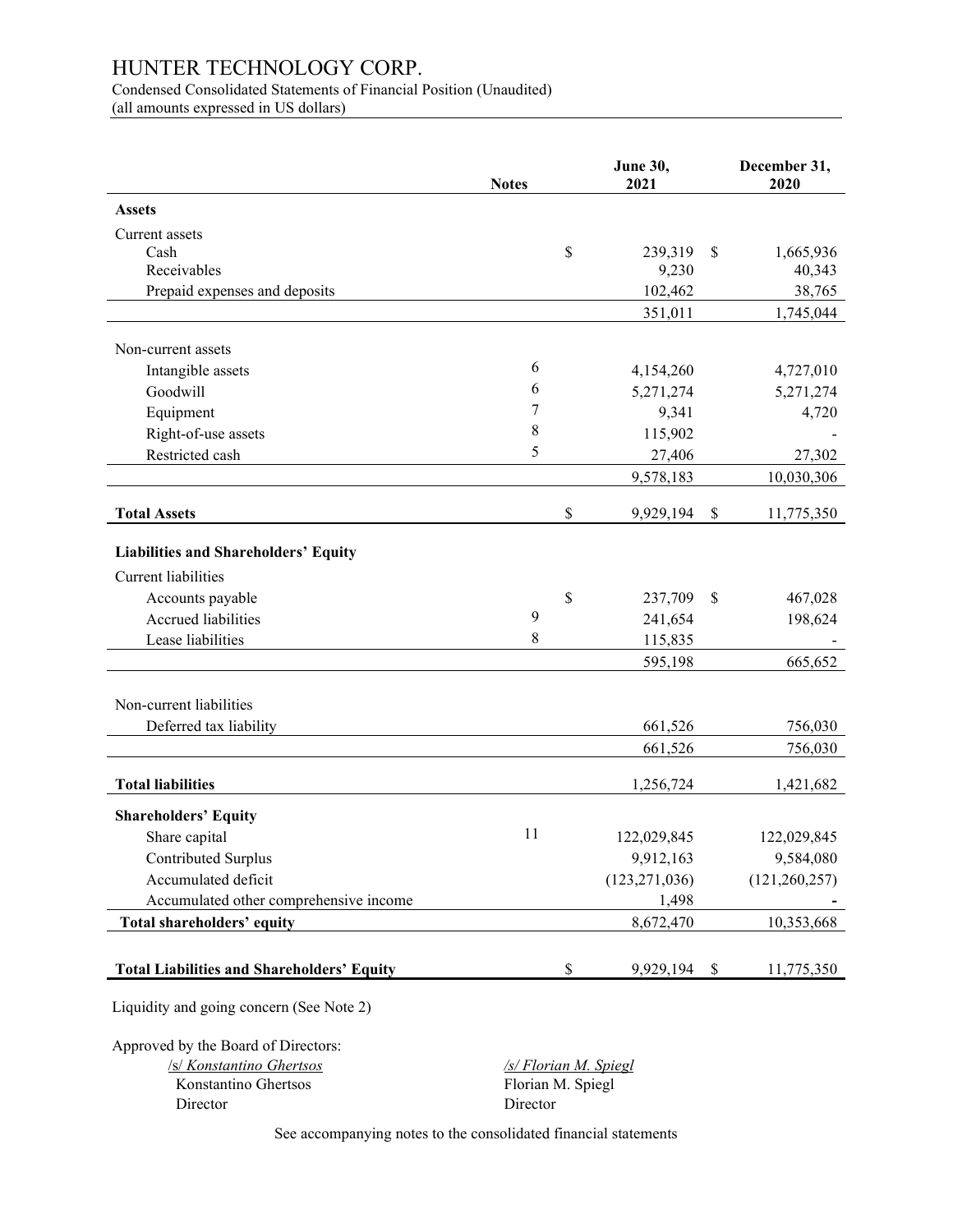Condensed Consolidated Statements of Comprehensive Loss (Unaudited) (all amounts expressed in US dollars)

|                                                           |             |                    | <b>Three Months Ended</b> |                 |            | <b>Six Months Ended</b> |             |                           |            |
|-----------------------------------------------------------|-------------|--------------------|---------------------------|-----------------|------------|-------------------------|-------------|---------------------------|------------|
|                                                           |             |                    |                           | <b>June 30,</b> |            |                         |             | <b>June 30,</b>           |            |
|                                                           | <b>Note</b> |                    | 2021                      |                 | 2020       |                         | 2021        |                           | 2020       |
|                                                           |             |                    |                           |                 |            |                         |             |                           |            |
| Expenses                                                  |             |                    |                           |                 |            |                         |             |                           |            |
| General and administrative                                | 16          | $\mathbf{\hat{s}}$ | 157,429                   | \$              | 18,250     | <sup>\$</sup>           | 363,497     | \$.                       | 51,742     |
| Management fees and consulting                            | 12          |                    | 45,985                    |                 | 93,001     |                         | 112,485     |                           | 191,175    |
| Salaries and wages                                        |             |                    | 59,735                    |                 |            |                         | 243,988     |                           |            |
| Platform development                                      | 17          |                    | 314,682                   |                 |            |                         | 484,480     |                           |            |
| Foreign currency loss/(gain)                              |             |                    |                           |                 | (33,869)   |                         |             |                           | 50,534     |
| Amortization of intangibles                               | 6           |                    | 286,375                   |                 |            |                         | 572,750     |                           |            |
| Stock-based compensation                                  | 11          |                    | 137,882                   |                 |            |                         | 328,083     |                           |            |
| Total expenses                                            |             |                    | 1,002,088                 |                 | 77,382     |                         | 2,105,283   |                           | 293,451    |
|                                                           |             |                    |                           |                 |            |                         |             |                           |            |
| <b>Loss before taxes</b>                                  |             |                    | (1,002,088)               |                 | (77, 382)  |                         | (2,105,283) |                           | (293, 451) |
|                                                           |             |                    |                           |                 |            |                         |             |                           |            |
| Deferred income tax recovery                              |             |                    | (47, 252)                 |                 |            |                         | (94, 504)   |                           |            |
| Net loss for the period                                   |             |                    | (954, 836)                |                 | (77, 382)  |                         | (2,010,779) |                           | (293, 451) |
| Other comprehensive                                       |             |                    |                           |                 |            |                         |             |                           |            |
| (income)/loss                                             |             |                    |                           |                 |            |                         |             |                           |            |
| Foreign currency translation                              |             |                    |                           |                 |            |                         |             |                           |            |
| adjustment                                                |             |                    | 457                       |                 |            |                         | (1, 498)    |                           |            |
|                                                           |             |                    |                           |                 |            |                         |             |                           |            |
| <b>Total comprehensive loss</b>                           |             | \$                 | (955, 293)                | $\mathbf{s}$    | (77, 382)  | \$                      | (2,009,281) | $\boldsymbol{\mathsf{s}}$ | (293, 451) |
|                                                           |             |                    |                           |                 |            |                         |             |                           |            |
| <b>Total comprehensive loss per</b>                       |             |                    |                           |                 |            |                         |             |                           |            |
| share - basic and diluted                                 |             | \$                 | (0.02)                    | \$              | (0.01)     | \$                      | (0.04)      | $\mathcal{S}$             | (0.01)     |
| Weighted average number of<br>common shares outstanding - |             |                    |                           |                 |            |                         |             |                           |            |
| basic and diluted                                         |             |                    | 45,334,655                |                 | 19,891,118 |                         | 45,334,655  |                           | 19,891,118 |
|                                                           |             |                    |                           |                 |            |                         |             |                           |            |

See accompanying notes to the consolidated financial statements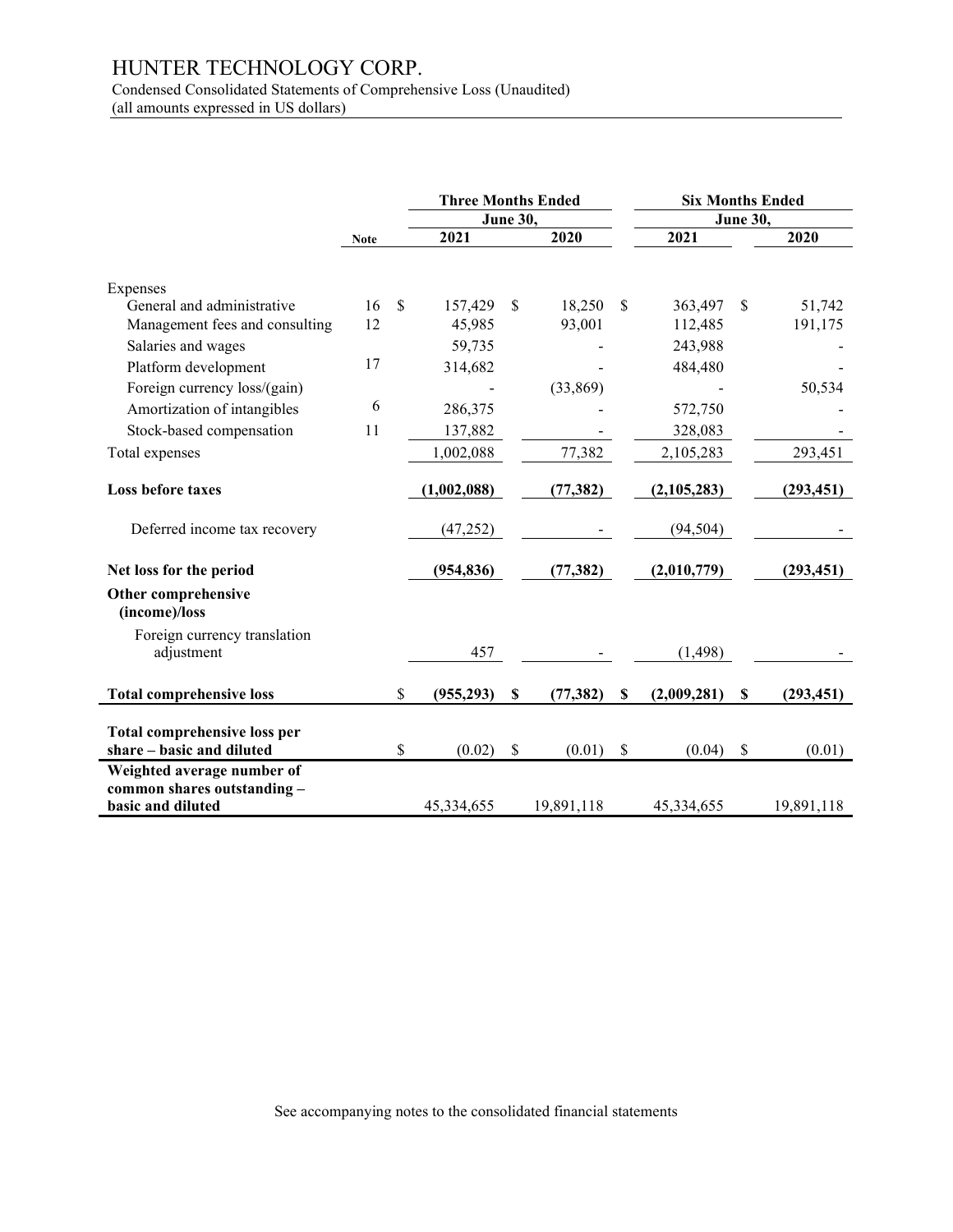Condensed Consolidated Statements of Changes in Shareholders' Equity (Unaudited)

(all amounts expressed in US dollars)

|                                     |              | Number of        |                  |                        | Accumulated<br>other     |                 |              |
|-------------------------------------|--------------|------------------|------------------|------------------------|--------------------------|-----------------|--------------|
|                                     | <b>Notes</b> | common<br>shares | Common<br>shares | Contributed<br>surplus | comprehensive<br>income  | <b>Deficit</b>  | <b>Total</b> |
| <b>Balances, December 31, 2019</b>  |              | 19,891,118       | 111,816,074      | 9,506,990              | $\blacksquare$           | (120, 166, 818) | 1,156,246    |
| Comprehensive loss for the period   |              |                  |                  |                        |                          | (293, 451)      | (293, 451)   |
| Balances, June 30, 2020 (unaudited) |              | 19,891,118       | 111,816,074      | 9,506,990              | $\overline{\phantom{a}}$ | (120, 460, 269) | 862,795      |
| Shares issued for                   |              |                  |                  |                        |                          |                 |              |
| Private Placement                   | 10           | 13,333,333       | 1,528,674        |                        |                          |                 | 1,528,674    |
| <b>Acquisition of FinFabrik</b>     | 4            | 12,110,204       | 8,685,097        |                        |                          |                 | 8,685,097    |
| Stock-based compensation            |              |                  |                  | 77,090                 |                          |                 | 77,090       |
| Comprehensive loss for the period   |              |                  |                  |                        |                          | (799, 988)      | (799, 988)   |
| <b>Balances, December 31, 2020</b>  |              | 45,334,655       | 122,029,845      | 9,584,080              | $\blacksquare$           | (121, 260, 257) | 10,353,668   |
| Stock based compensation            | 11           |                  |                  | 328,083                |                          |                 | 328,083      |
| Foreign currency translation        |              |                  |                  |                        | 1,498                    |                 | 1,498        |
| Net loss for the period             |              |                  |                  |                        | $\overline{\phantom{0}}$ | (2,010,779)     | (2,010,779)  |
| Balances, June 30, 2021             |              | 45,334,655       | 122,029,845      | 9,912,163              | 1,498                    | (123, 271, 036) | 8,672,470    |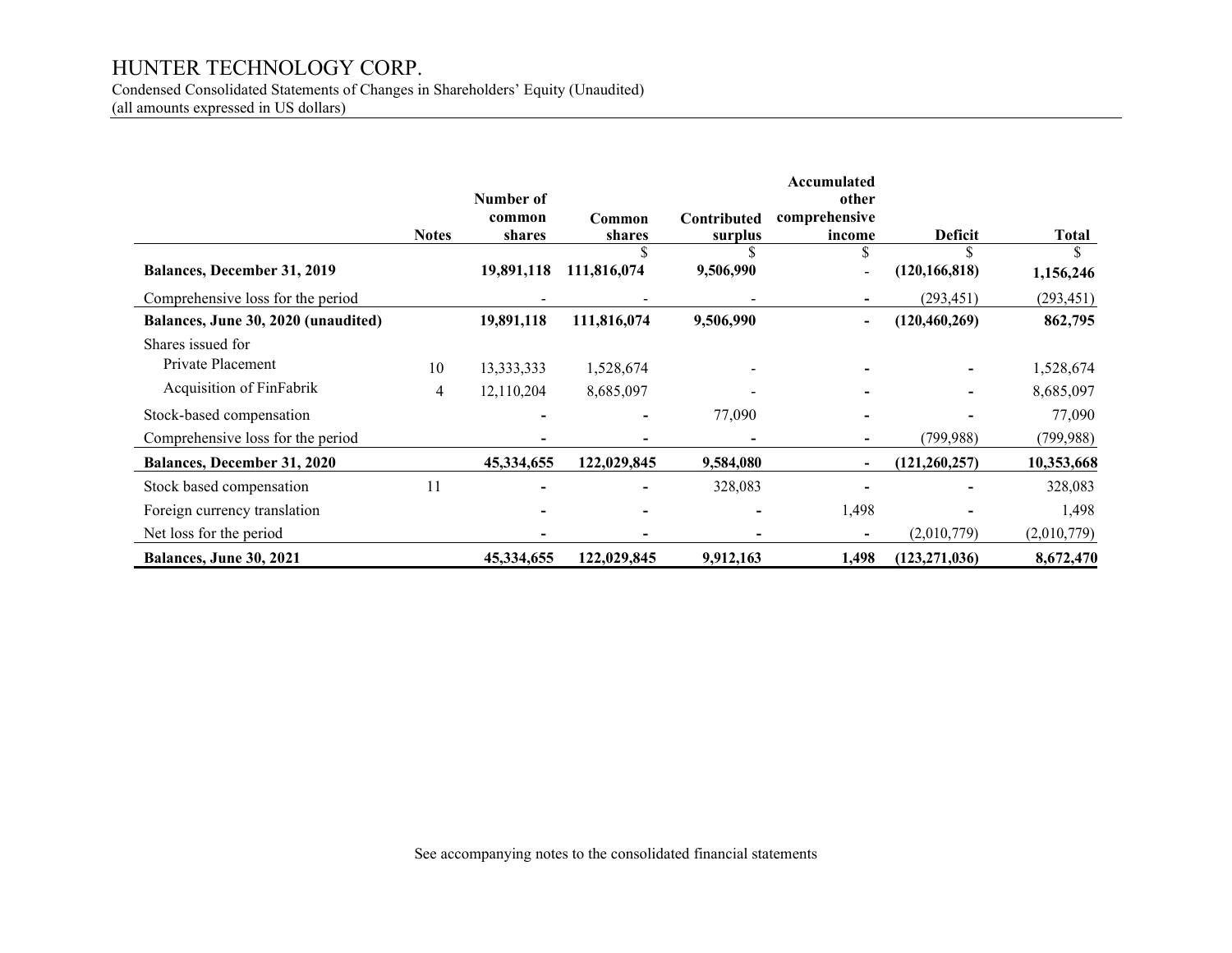### Condensed Consolidated Statements of Cash Flows (Unaudited)

(all amounts expressed in US dollars)

|                                              | <b>Six Months Ended</b><br>June 30, |               |            |
|----------------------------------------------|-------------------------------------|---------------|------------|
|                                              | 2021                                |               | 2020       |
| <b>Operating activities</b>                  |                                     |               |            |
| Net loss from continuing operations          | \$<br>(2,010,779)                   | <sup>\$</sup> | (293, 451) |
| Add/(Deduct) non-cash items:                 |                                     |               |            |
| Amortization of intangibles                  | 572,750                             |               |            |
| Amortization of leased property              | 38,658                              |               |            |
| Depreciation                                 | 1.254                               |               |            |
| Bad debt                                     | 18,320                              |               |            |
| Deferred income tax recovery                 | (94, 504)                           |               |            |
| Stock-based compensation                     | 328,083                             |               |            |
| Loss on disposal of equipment                | 4,720                               |               |            |
| Changes in working capital (Note 15)         | (237, 193)                          |               | (2, 455)   |
| Cash used in operations                      | (1,378,691)                         |               | (295,906)  |
|                                              |                                     |               |            |
| <b>Investing activities</b>                  |                                     |               |            |
| Investments in long-term assets              |                                     |               | (15,010)   |
| Purchase of property, plant and equipment    | (10,601)                            |               |            |
| Cash used in investing activities            | (10,601)                            |               | (15,010)   |
| <b>Financing activities</b>                  |                                     |               |            |
| Payment of lease liabilities                 | (38, 860)                           |               |            |
| Cash used in financing activities            | (38, 860)                           |               |            |
|                                              |                                     |               |            |
|                                              |                                     |               |            |
| Change in cash                               | (1,428,152)                         |               | (310,916)  |
| Cash, beginning of period                    | 1,665,936                           |               | 1,111,717  |
| Effect on foreign exchange rate changes, net | 1,535                               |               |            |
| Cash, ending of period                       | \$<br>239,319                       | \$            | 800,801    |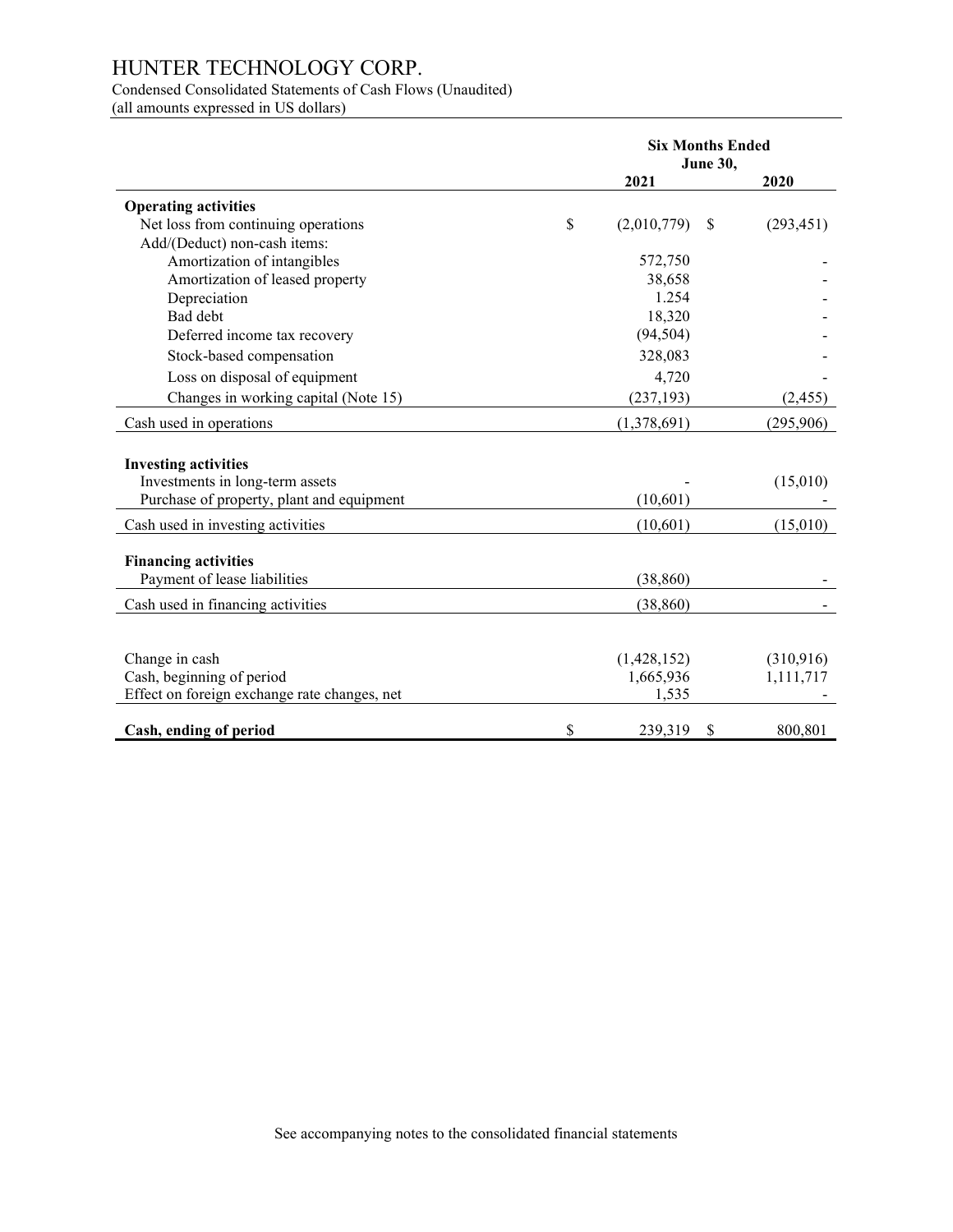#### Notes to Consolidated Financial Statements (All amounts in US dollars unless otherwise indicated) For the Six Months ended June 30, 2021 and 2020

#### **1. Nature of Operations**

Hunter Technology Corp., (the "Company") is incorporated in British Columbia, Canada. The Company's primary operations is technology development of its two primary platforms ("**Platforms**") focused on and targeted at the physical oil market. First, the Company is developing a physical oil trading platform "*OilEx"* to enable independent crude oil producers to access a global market. Second, a supply chain intelligence service "*OilExchange*" providing analytical and market data tools. The Company's registered address is Suite 1800 – 510 West Georgia St., Vancouver, BC, V6B 0M3, Canada. On November 2, 2020, the Company forward split its share capital by issuing three (3) new common share without par value for every two (2) existing common shares without par value basis. All common shares and per share amounts have been restated to give retroactive effect to the share split. (Note 9). The Company's common shares are listed on the TSX Venture Exchange ("TSX-V") under the symbol "HOC", quoted on the OTC Markets Group ("OTCQB") under the symbol "HOILF", and quoted on the Frankfurt Stock Exchange under the symbol "RWPM". The Company's CUSIP number is 445737109 and its new ISIN is CA4457371090.

#### **2. Going Concern**

These unaudited interim consolidated financial statements are prepared on the basis that the Company will continue to operate as a going concern, which assumes that the Company will be able to realize its assets and discharge its liabilities in the normal course of business for the twelve-month period following the date of these consolidated financial statements. It also assumed that the Company will be successful in obtaining additional funds and financing to enable the Company to continue its operations, deploy its Platforms, realize its assets and discharge its liabilities. The Company has an accumulated deficit of \$123,271,036 and a negative working capital of \$244,187 as at June 30, 2021. For the six months ended June 30, 2021, the Company had negative cash flows from operations of \$1,378,691.

The Company also expects to incur further losses during the future development of its business. The Company's ability to continue as a going concern is heavily dependent upon its ability to imminently raise additional capital from equity or debt financing options, successfully launch its technology platforms and achieve profitable operations. Although the Company has been successful in obtaining financing in the past, there is no assurance that it will be able to obtain adequate financing in the near future or that such financing will be on terms acceptable to the Company.

The proposed business of the Company involves a high degree of risk and there is no assurance that the Company will be able to generate positive cashflows from operations, investments or financing. Additional funds will be required to enable the Company to successfully deploy its Platforms and the Company may be unable to obtain such financing on terms which are satisfactory to it. Furthermore, there is no assurance that the business will be profitable. These factors indicate the existence of a material uncertainty that may cast doubt about the Company's ability to continue as a going concern. These unaudited interim condensed consolidated financial statements do not reflect the adjustments to the carrying values of assets and liabilities and the reported expenses and balance sheet classifications that would be necessary were the going concern assumption deemed to be inappropriate. These adjustments could be material.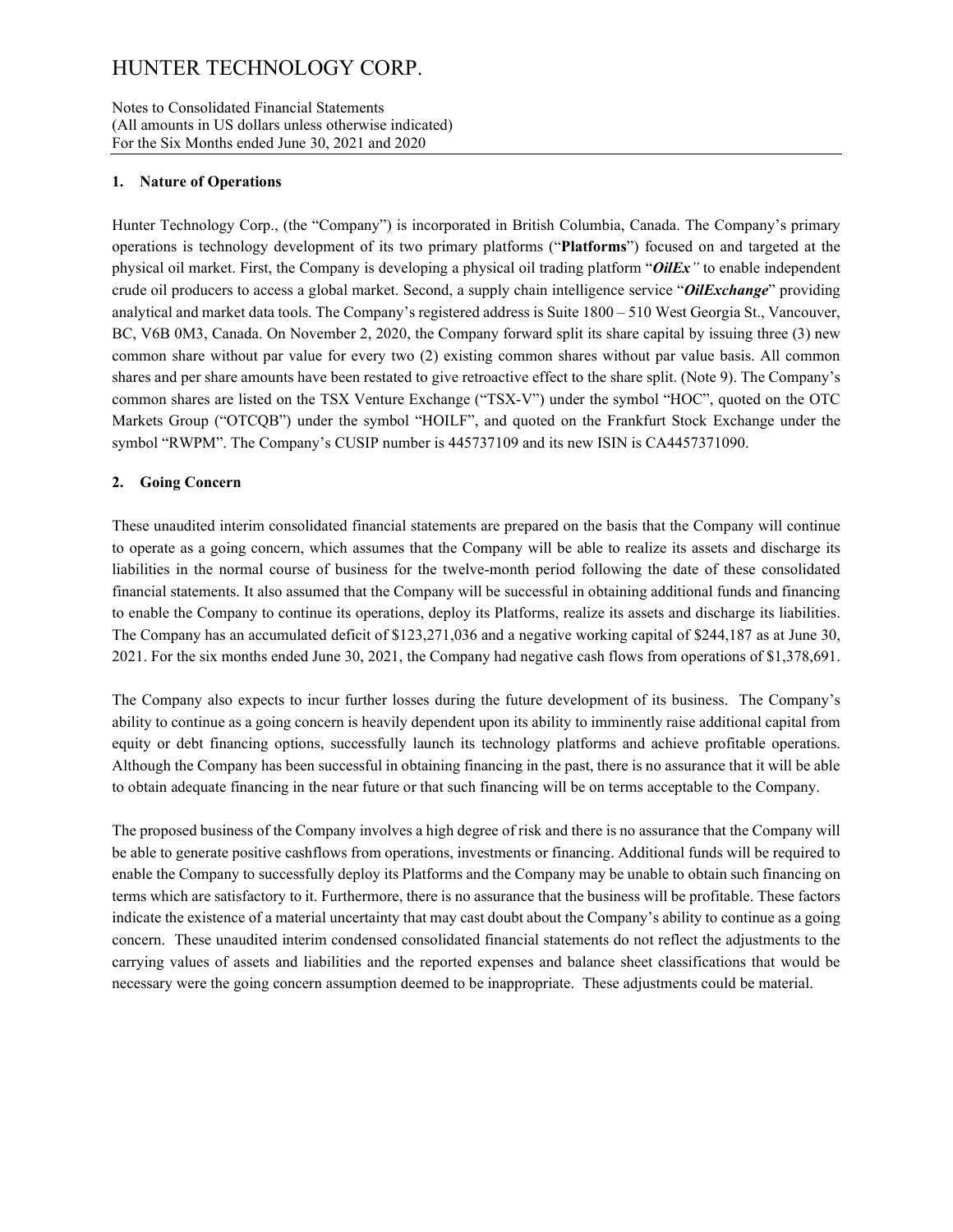Notes to Consolidated Financial Statements (All amounts in US dollars unless otherwise indicated) For the Six Months ended June 30, 2021 and 2020

#### **3. Basis of Presentation and Significant Accounting Policies**

a) **Statement of Compliance -** These unaudited interim condensed consolidated financial statements have been prepared in accordance with International Financial Reporting Standards ("IFRS") as issued by the International Accounting Standards Board ("IASB") applicable to the preparation of interim condensed financial statements, including International Accounting Standard 34, "Interim Financial Reporting." The Company has consistently applied the same accounting policies as those set out in the audited consolidated financial statements for the year ended December 31, 2020, which are available on the Company's website a[t www.huntertechnology.com.](http://www.huntertechnology.com/) Certain disclosures included in the notes to the annual consolidated financial statements have been condensed in the following note disclosures or have been disclosed on an annual basis only. Accordingly, these unaudited interim condensed consolidated financial statements should be read in conjunction with the audited consolidated financial statements for the year ended

December 31, 2020, which have been prepared in accordance with IFRS as issued by the IASB. The accounting policies applied in these unaudited interim consolidated financial statements are based on IFRS issued and outstanding as of August 27, 2021, the date the Company's Board of Directors approved the statements.

#### b) **Basis of Presentation**

- **i. Basis of Measurement** These unaudited interim condensed consolidated financial statements have been prepared on a historical cost basis, modified where applicable. In addition, these unaudited interim condensed consolidated financial statements have been prepared using the accrual basis of accounting except for cash flow information.
- **ii. Functional and Presentation Currency**  These unaudited interim condensed consolidated financial statements are presented in United States dollars, unless otherwise indicated. Items included in the unaudited condensed interim consolidated financial statements of each of the Company's entities are measured using the currency of the primary economic environment in which the entity operates (the "functional currency"). The functional currency is the United States dollar.
- c) **Basis of Measurement and Estimation Uncertainty** The timely preparation of the unaudited interim condensed consolidated financial statements requires management to make estimates and assumptions that affect the application of accounting policies and the reported amounts of assets and liabilities and the disclosure of contingencies at the date of the unaudited interim condensed consolidated financial statements, and the amount of revenues and expenses. Accordingly, actual results may differ from these estimates. See Note 4 for areas of estimation and judgement that management considers most significant.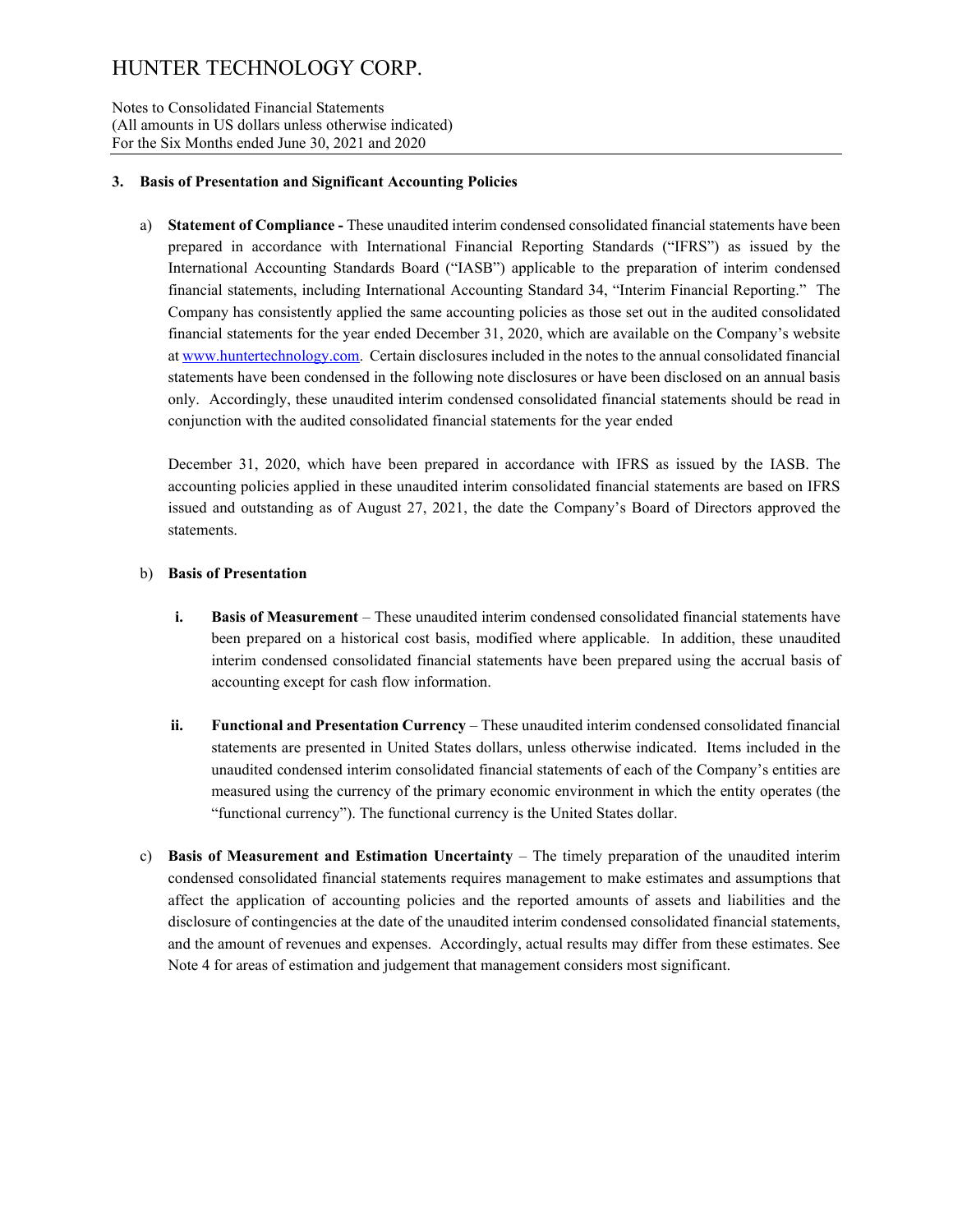Notes to Consolidated Financial Statements (All amounts in US dollars unless otherwise indicated) For the Six Months ended June 30, 2021 and 2020

#### **3. Basis of Presentation and Significant Accounting Policies (cont'd)**

d) **Principles of Consolidation -** The consolidated financial statements of the Company include the financial information of Hunter Technology Corp. (the "Parent Company") and its wholly-owned subsidiaries. Intercompany balances and transactions are eliminated upon consolidation. The following table lists the Company's principal operating subsidiaries, their jurisdiction of incorporation and its percentage ownership as of the date of this report:

| <b>Subsidiary Name</b>                | <b>Jurisdiction</b> | <b>Ownership 2021</b> | <b>Ownership 2020</b> |
|---------------------------------------|---------------------|-----------------------|-----------------------|
| FinFabrik Limited <sup>(1)</sup>      | Hong Kong           | $100\%$               | $0\%$                 |
| FinFabrik (ShenZhen) Limited $(1)(2)$ | China               | $0\%$                 | $0\%$                 |
| Hunter Technology Holdings Ltd. (3)   | England & Wales, UK | $100\%$               | $0\%$                 |
| Digiledger Holdings AG $(4)$          | Switzerland, Baar   | $100\%$               | $0\%$                 |
| Hunter Oil Management Corp.           | Florida, USA        | 100%                  | 100%                  |
| Hunter Oil Production Corp.           | Florida, USA        | 100%                  | 100%                  |

(1) Acquired December 31, 2020 (See Note 6)

- (2) Entity formally dissolved during the six months ended June 30, 2021
- (3) Entity formed September 23, 2020
- (4) Entity formed November 20, 2020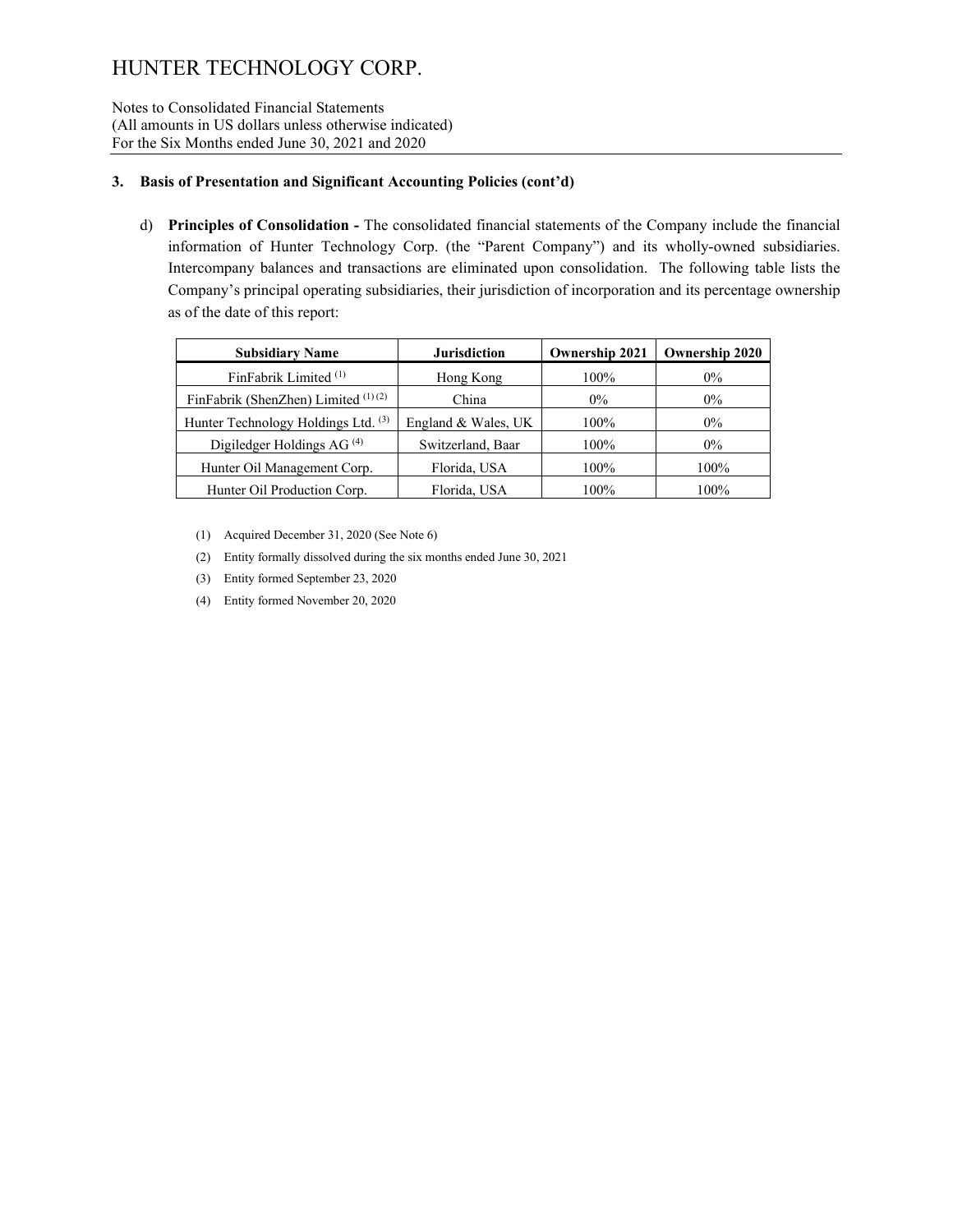#### Notes to Consolidated Financial Statements (All amounts in US dollars unless otherwise indicated) For the Six Months ended June 30, 2021 and 2020

#### **4. Acquisition**

On December 31, 2020, the Company acquired all the outstanding and issued shares of FinFabrik Limited ("FinFabrik"), a financial technology development company based in Hong Kong. The total consideration was paid by the issuance of 12,110,204 common shares of the Company, and \$250,000 in cash.

At the time of the acquisition, the Company determined that FinFabrik constituted a business, as defined under IFRS 3, Business Combinations, and accounted for it as such. The Company has recognized the identifiable assets acquired and liabilities assumed at their fair values on the acquisition date.

| The following table presents the purchase price allocations at the acquisition date: |                   |
|--------------------------------------------------------------------------------------|-------------------|
| <b>Consideration paid:</b>                                                           |                   |
| Cash                                                                                 | \$<br>250,000     |
| <b>Shares</b>                                                                        | 8,685,097         |
| <b>Total consideration paid</b>                                                      | \$<br>8,935,097   |
|                                                                                      |                   |
| Less: Value of net assets acquired                                                   |                   |
| <b>Assets</b>                                                                        |                   |
| Cash                                                                                 | \$<br>48,271      |
| Other receivables                                                                    | 22,771            |
| Prepaid expenses                                                                     | 18,463            |
| Due from related parties                                                             | 2,531             |
| Equipment                                                                            | 4,720             |
| Intangible assets                                                                    | 4,582,000         |
| Goodwill                                                                             | 5,271,274         |
| <b>Total</b> assets                                                                  | \$<br>9,950,030   |
|                                                                                      |                   |
| <b>Liabilities</b>                                                                   |                   |
| Accounts payable                                                                     | \$<br>(108,010)   |
| Payments received in advance                                                         | (150, 893)        |
| Deferred tax liability                                                               | (756,030)         |
| <b>Total liabilities</b>                                                             | \$<br>(1,014,933) |
| Net assets acquired                                                                  | \$<br>8,935,097   |
|                                                                                      |                   |

The value of the common shares was estimated using a commonly used option model that estimates the discount related to the lack of marketability of the shares from the contractual restrictions.

The goodwill recognized on the acquisition is primarily attributed to the assembled workforce and the synergies which will contribute to operational efficiencies with the Company.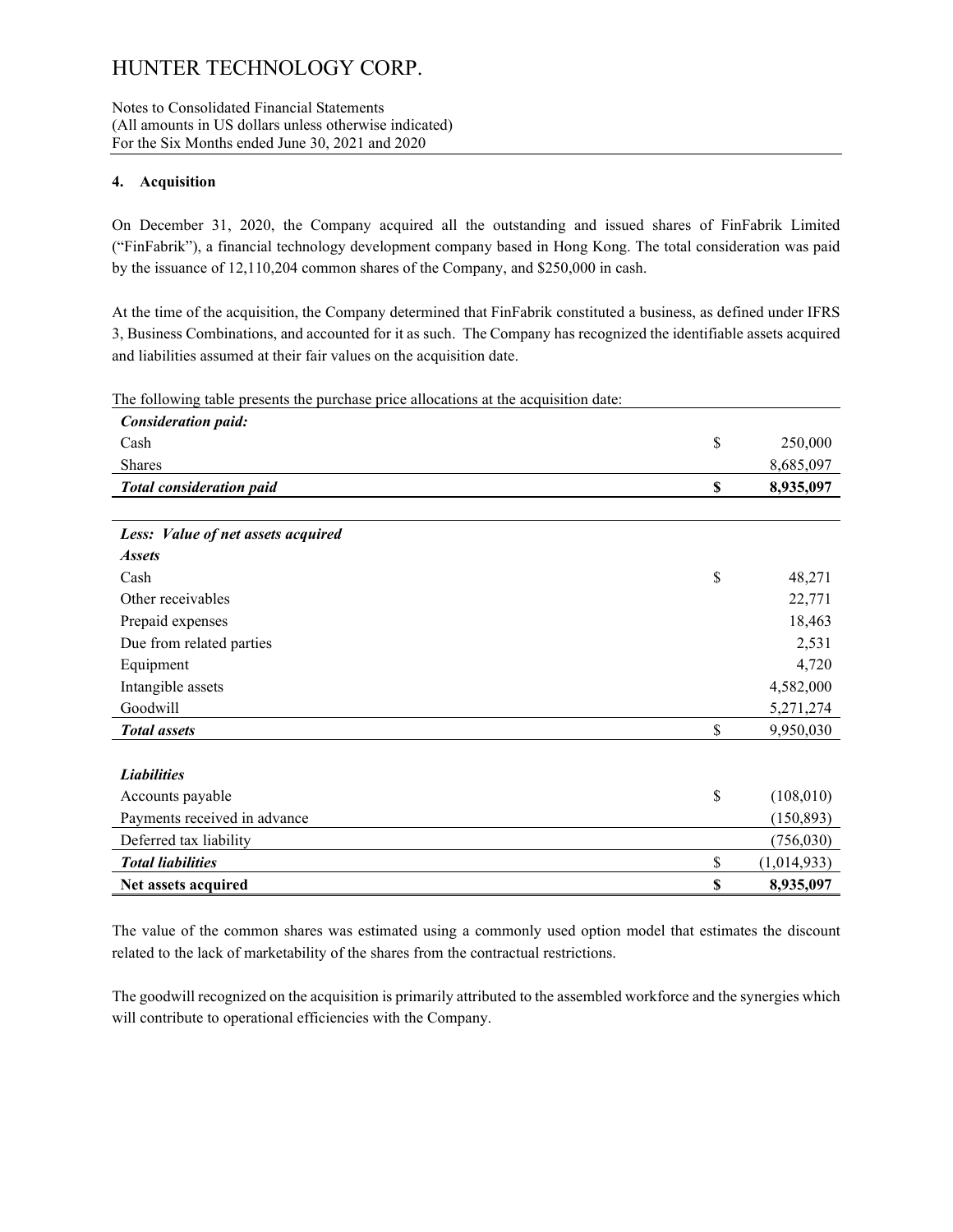Notes to Consolidated Financial Statements (All amounts in US dollars unless otherwise indicated) For the Six Months ended June 30, 2021 and 2020

#### **5. Restricted Cash**

Restricted cash is comprised of cash escrowed amounts and certificates of deposit at banks which are pledged to secure a well site reclamation project in Canada (Note 9).

The following table summarizes restricted cash balances:

|                                                                 | June 30, | December 31, |        |
|-----------------------------------------------------------------|----------|--------------|--------|
|                                                                 | 2021     |              | 2020   |
|                                                                 |          |              |        |
| Bank deposits pledged to secure asset retirement obligations \$ | 27,406   |              | 27,302 |

#### **6. Intangible Asset and Goodwill**

#### **a) Intangible Assets**

|                                     | <b>Domains</b> |    | <b>Technology</b><br><b>Platforms</b> |     | <b>TOTAL</b> |
|-------------------------------------|----------------|----|---------------------------------------|-----|--------------|
|                                     |                |    |                                       |     |              |
| Cost                                |                |    |                                       |     |              |
| \$<br>Balance, December 31, 2020    | 145,010        | S  | 4,582,000                             | \$. | 4,727,010    |
| Additions                           |                |    |                                       |     |              |
| <b>Balance, June 30, 2021</b><br>\$ | 145,010        | S  | 4,582,000                             | S   | 4,727,010    |
|                                     |                |    |                                       |     |              |
| <b>Accumulated amortization</b>     |                |    |                                       |     |              |
| \$<br>Balance, December 31, 2020    |                | S  |                                       | \$  |              |
| Additions                           |                |    | (572, 750)                            |     | (572, 750)   |
| S<br><b>Balance, June 30, 2021</b>  |                | \$ | (572, 750)                            | S   | (572, 750)   |
|                                     |                |    |                                       |     |              |
| Net book value                      |                |    |                                       |     |              |
| S<br><b>At December 31, 2020</b>    | 145,010        | S  | 4,582,000                             | S   | 4,727,010    |
| S<br>At June 30, 2021               | 145,010        | S  | 4,009,250                             | S   | 4,154,260    |

#### **b) Goodwill**

On December 31, 2020, the Company recognized goodwill of \$5,271,274 resulting from the acquisition of FinFabrik (Note 4). There have been no changes to the carrying balance as at June 30, 2021.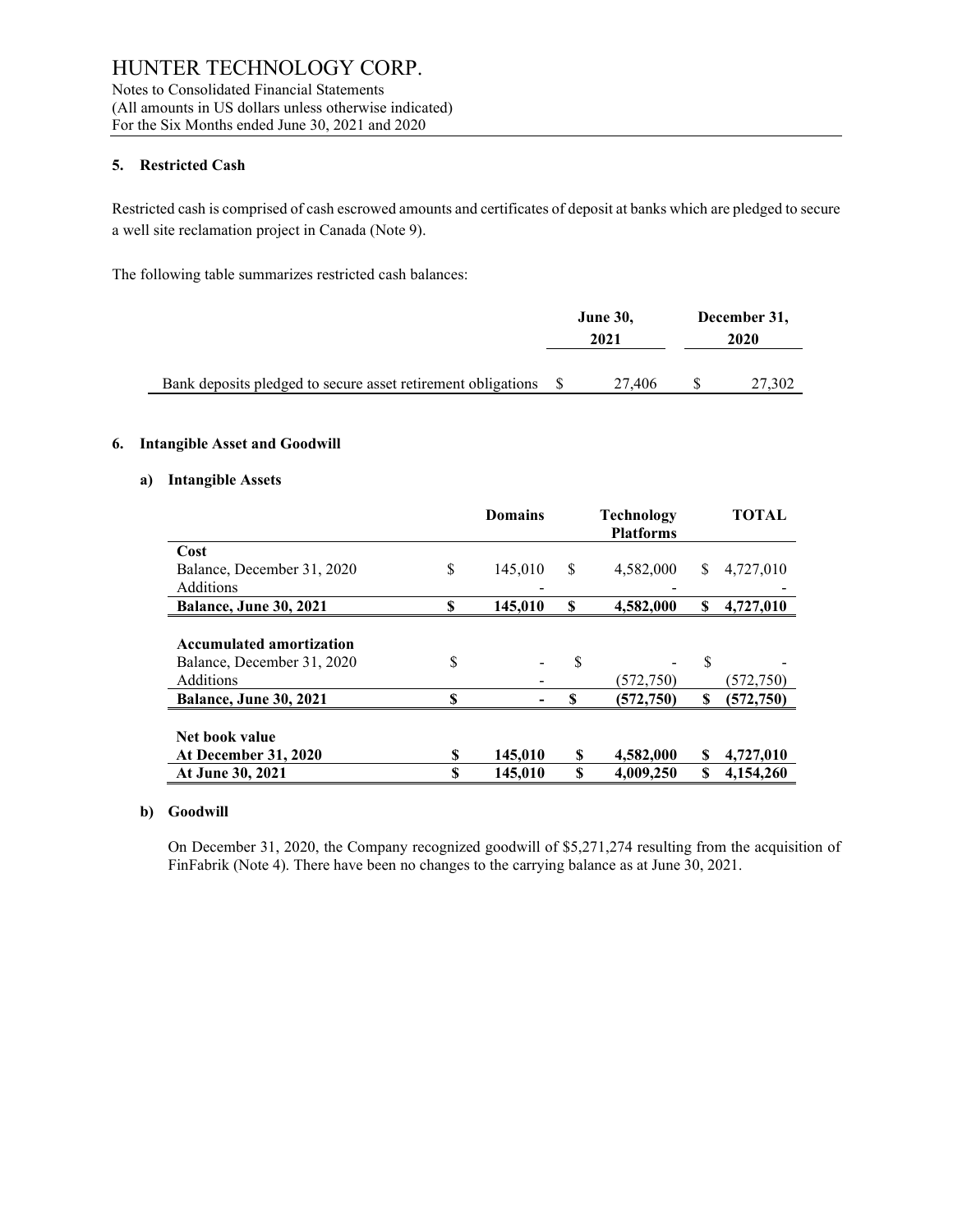Notes to Consolidated Financial Statements (All amounts in US dollars unless otherwise indicated) For the Six Months ended June 30, 2021 and 2020

#### **7. Equipment**

|                                 | Computer |                 |
|---------------------------------|----------|-----------------|
|                                 |          | <b>Hardware</b> |
| Cost                            |          |                 |
| Balance, December 31, 2020      | \$       | 4,720           |
| Additions                       |          | 10,601          |
| Dispositions                    |          | (4,720)         |
| Foreign exchange adjustments    |          |                 |
| <b>Balance, June 30, 2021</b>   | S        | 10,594          |
|                                 |          |                 |
| <b>Accumulated Depreciation</b> |          |                 |
| Balance, December 31, 2020      | \$       |                 |
| Additions                       |          | (1,254)         |
| Foreign exchange adjustments    |          |                 |
| Balance, June 30, 2021          | S        | (1,253)         |
|                                 |          |                 |
| Net book value                  |          |                 |
| <b>At December 31, 2020</b>     | S        | 4,720           |
| At June 30, 2021                | S        | 9,341           |

#### **8. Lease**

In April 2021, the Company commenced a lease agreement with monthly lease payments of HK\$100,537 for an office property that carry terms of 1 year with an option to renew on expiration. Under IFRS 16, the Company recognizes lease liabilities measured at the present value of the remaining lease payments, discounted using a risk-free interest rate of 1.4% which was referenced against the average yields of Canadian Government Bonds with 1 to 3 Years of maturity, as the Company has no external borrowing at June 30, 2021.

Amounts recognized in the consolidated statement of financial position related to leases for which the Company is a lessee are presented below:

Set out below are the carrying amounts of the Company's right-of-use assets recognized and the movements during the six months ended June 30, 2021.

|                                 | <b>Leased Property</b> |           |  |  |
|---------------------------------|------------------------|-----------|--|--|
| Cost                            |                        |           |  |  |
| Balance, December 31, 2020      | \$                     |           |  |  |
| Additions                       |                        | 154,633   |  |  |
| Foreign exchange adjustments    |                        | (97)      |  |  |
| <b>Balance, June 30, 2021</b>   | S                      | 154,536   |  |  |
|                                 |                        |           |  |  |
| <b>Accumulated Amortization</b> |                        |           |  |  |
| Balance, December 31, 2020      | \$                     |           |  |  |
| Amortization                    |                        | (38, 658) |  |  |
| Foreign exchange adjustments    |                        | 24        |  |  |
| <b>Balance, June 30, 2021</b>   | \$                     | (38, 634) |  |  |
| Net book value                  |                        |           |  |  |
|                                 |                        |           |  |  |
| <b>At December 31, 2020</b>     | \$                     |           |  |  |
| At June 30, 2021                | S                      | 115,902   |  |  |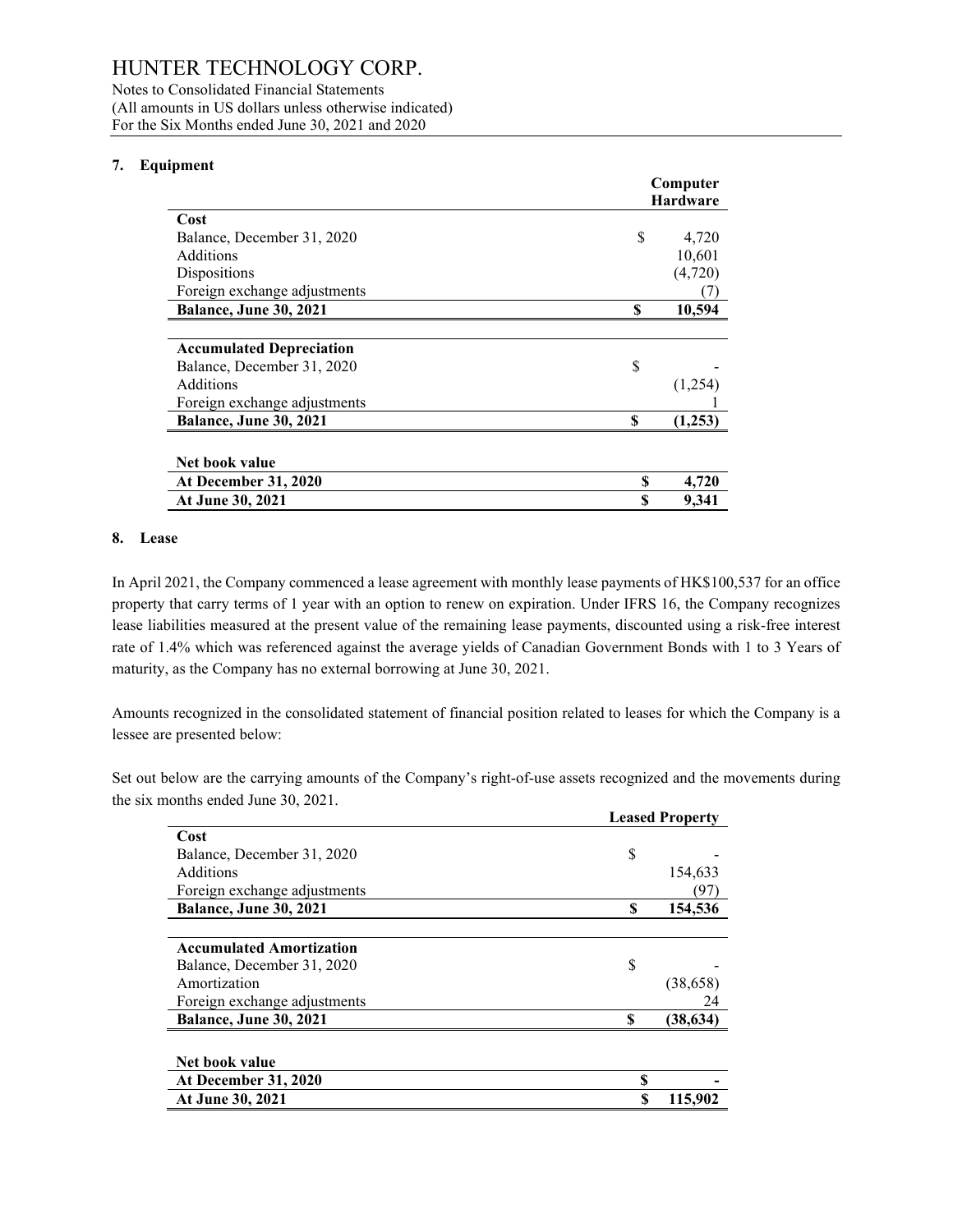Notes to Consolidated Financial Statements (All amounts in US dollars unless otherwise indicated) For the Six Months ended June 30, 2021 and 2020

#### **8. Lease (cont'd)**

Set out below are the carrying amounts of lease liabilities and the movements during the six months ended June, 30, 2021.

|                              | <b>Lease Liabilities</b> |                          |
|------------------------------|--------------------------|--------------------------|
| Balance, December 31, 2020   |                          | $\overline{\phantom{0}}$ |
| <b>Additions</b>             |                          | 154,275                  |
| Interest expense             |                          | 492                      |
| Payment                      |                          | (38, 860)                |
| Foreign exchange adjustments |                          |                          |
| Carry amount, June 30, 2021  |                          | 115,835                  |

#### **9. Accrued Liabilities**

|                              | <b>June 30, 2021</b> | <b>December 31, 2020</b> |
|------------------------------|----------------------|--------------------------|
| Well site reclamation        | 47.277               | 47.757                   |
| Payments received in advance | 150.651              | 150,867                  |
| Other accrued expenses       | 43.726               |                          |
|                              | 241.654              | 198.624                  |

The Company has an obligation to complete a well site reclamation for a historical lease arrangement in Alberta, Canada. The Company continues reclamation evaluation activities with its environmental consultants. As at June 30, 2021 the Company currently had \$47,277 accrued for potential final reclamation costs and certifications. Upon final regulatory approval, the restricted cash (See Note 5) shall be returned to the Company.

Through the acquisition of FinFabrik, the Company entered into collaborative arrangements in connection to the development of certain online platforms. As of June 30, 2021, the balance of payments received in advance is \$150,651 (2020 - \$Nil) and is to be applied against expenses incurred in the subsequent period in relation to the collaborative arrangements.

#### **10. Share Capital**

On November 2, 2020, the Company forward split its share capital by issuing three (3) new common shares without par value for every two (2) existing common shares without par value basis. All references to common shares and stock options have been retrospectively adjusted to reflect the share split.

**Authorized Shares –** The Company is authorized to issue an unlimited number of common shares of non par value and up to 25 million preferred shares of no par value.

**Issued and Outstanding –** As at June 20, 2021 the Company had 45,334,655 common shares outstanding (2020 – 19,891,118).

*Private Placement* **-** On November 2, 2020, the Company completed a private placement of 13,333,333 common shares for gross proceeds of \$1,528,674.

*FinFabrik Acquisition* **-** On December 31, 2020, the Company acquired all the outstanding shares of FinFabrik. As partial consideration for the acquisition, the Company issued 12,110,204 common shares with a fair value of \$8,685,097. (See Note 4)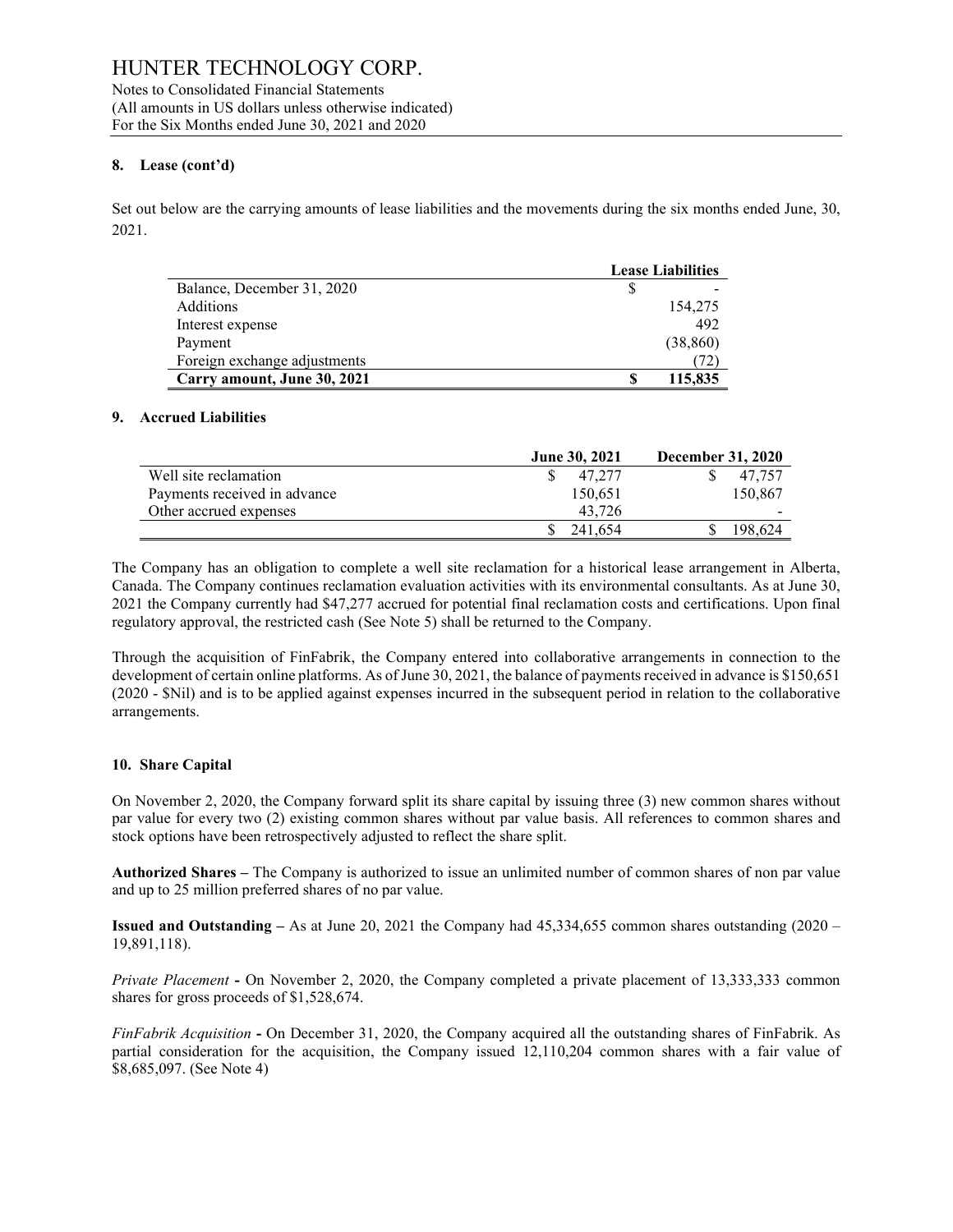#### **11. Stock Options**

The Company records stock-based compensation expense in the consolidated financial statements for stock options granted using the fair value method. The fair value of each option granted is estimated on the date of grant using the Black-Scholes option-pricing model. Depending on the terms of vesting for each option, compensation expense is recognized over the vesting period, which ranges from vesting on the day of the grant to scheduled vesting over three (3) years.

The Company's option activities were as follows:

|                                       | Number of<br><b>Options</b> |
|---------------------------------------|-----------------------------|
| <b>Outstanding, December 31, 2020</b> | 2,880,000                   |
| Granted                               |                             |
| Forfeited                             | (965,000)                   |
| Outstanding, June 30, 2021            | 1,915,000                   |

During the period ended June 30, 2021, the Company recorded stock-based compensation expense of \$328,083 (2020 - \$nil) relating to the vesting of the stock options.

Options outstanding as June 30, 2021 were as follows:

|                       | Outstanding |              | <b>Exercisable</b> |              |
|-----------------------|-------------|--------------|--------------------|--------------|
|                       |             | Weighted     |                    | Weighted     |
|                       |             | Average      |                    | Average      |
|                       |             | Remaining    |                    | Remaining    |
|                       | Number of   | Contractual  | Number of          | Contractual  |
| <b>Exercise Price</b> | Options     | Life (years) | Options            | Life (years) |
|                       |             |              |                    |              |
| $$0.75$ (CAD)         | 965,000     | 2.38         | 321,667            | 2.38         |
| $$1.09$ (CAD)         | 50,000      | 2.42         | 50,000             | 2.42         |
| \$0.90                | 900,000     | 2.48         | 300,000            | 2.48         |
|                       | 1,915,000   | 2.43         | 671,667            | 2.43         |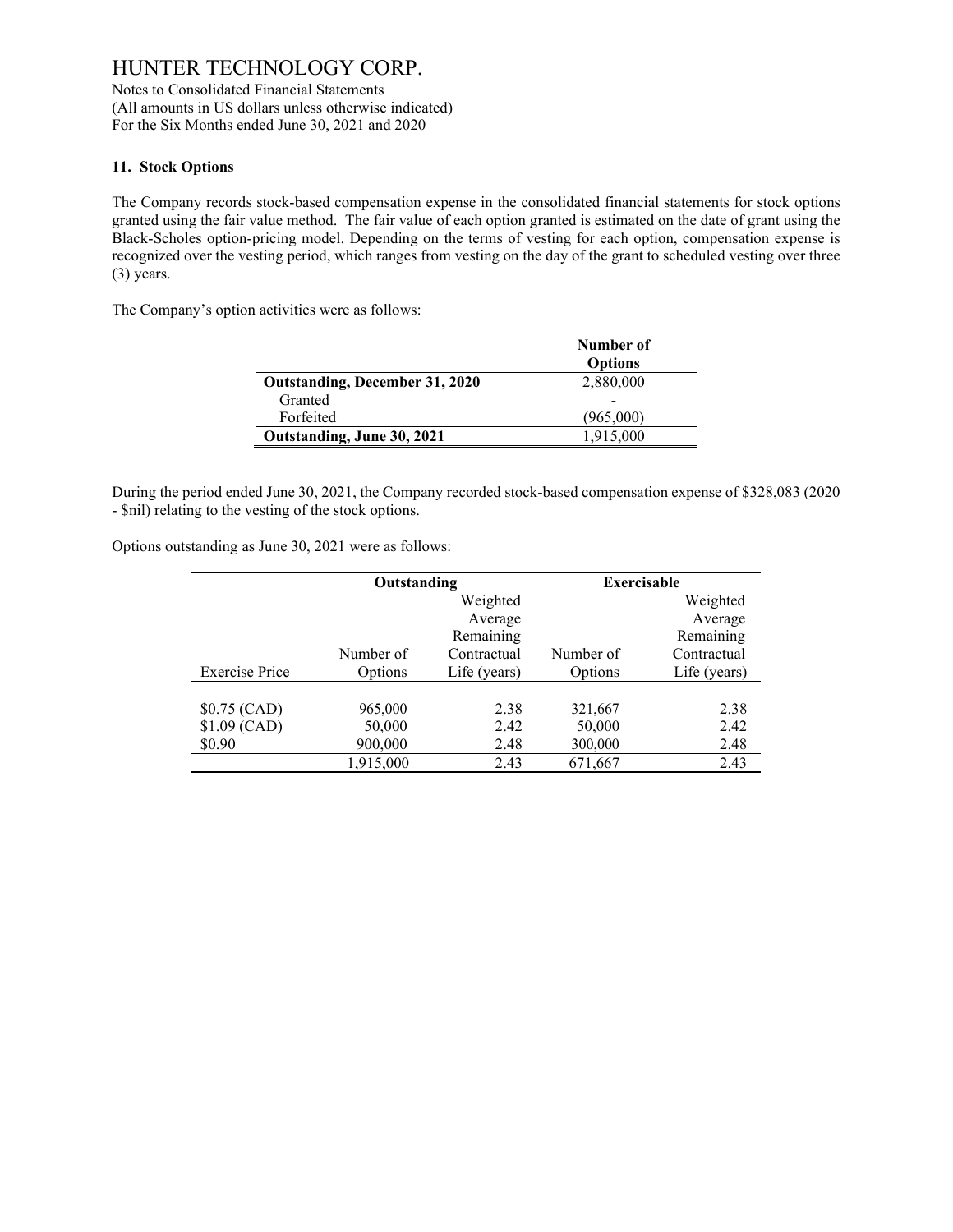Notes to Consolidated Financial Statements (All amounts in US dollars unless otherwise indicated) For the Six Months ended June 30, 2021 and 2020

#### **12. Related Party Transactions**

Key management personnel are those persons having authority and responsibility for planning, directing and controlling the activities of the Company. The following table summarizes compensation paid or payable to officers and directors of the Company, including the Board of Directors, the Chief Executive Officer, and the Chief Financial Officer:

|                                    | Six Months Ended June 30, |         |      |         |
|------------------------------------|---------------------------|---------|------|---------|
|                                    | 2021                      |         | 2020 |         |
| Salaries, bonus, benefits and fees |                           | 261,988 |      | 36,000  |
| Management fees                    |                           | 86,000  |      | 155,175 |
| Total                              |                           | 347.988 |      | 191,175 |

As at June 30, 2021, included in accounts payable is \$26,939 owed to related parties for salaries; whilst a total \$5,365 was included in accounts payable as at June 30, 2020. There were no amounts due from related parties as at June 30, 2021. During the six months ended June 30, 2021, the Company incurred Management fees from transactions with two former related parties identified below:

The Company was party to a management services agreement with a company controlled by the Company's former Executive Chairman. The Company incurred \$20,000 in management fees, office rent and office expenses during the six months ended June 30, 2021 and (2020 - \$120,000). The management services agreement operated on a monthto-month basis.

The Company also incurred management consulting fees of \$66,000 paid to a company controlled by the Company's former CFO during the six months ended June 30, 2021 (2020 - \$35,175).

#### **13. Fair Value Measurements**

Fair value estimates are made at a specific point in time, using available information about the financial instrument. These estimates are subjective in nature and often cannot be determined with precision. The Company classifies fair value measurements using a fair value hierarchy that reflects the significance of the inputs used in making the measurements. The fair value hierarchy has the following levels:

- Level 1 Values are based on unadjusted quoted prices available in active markets for identical assets or liabilities as of the reporting date.
- Level 2 Values are based on inputs, including quoted forward prices for commodities, time value and volatility factors, which can be substantially observed or corroborated in the marketplace. Prices in level 2 are either directly or indirectly observable as of the reporting date.
- Level 3 Values are based on prices or valuation techniques that are not based on observable market data.

The Company has determined that the carrying value of its short-term financial assets and liabilities (cash, restricted cash, receivables, accounts payable and accrued liabilities) approximates fair value due to the short-term maturity of these financial instruments.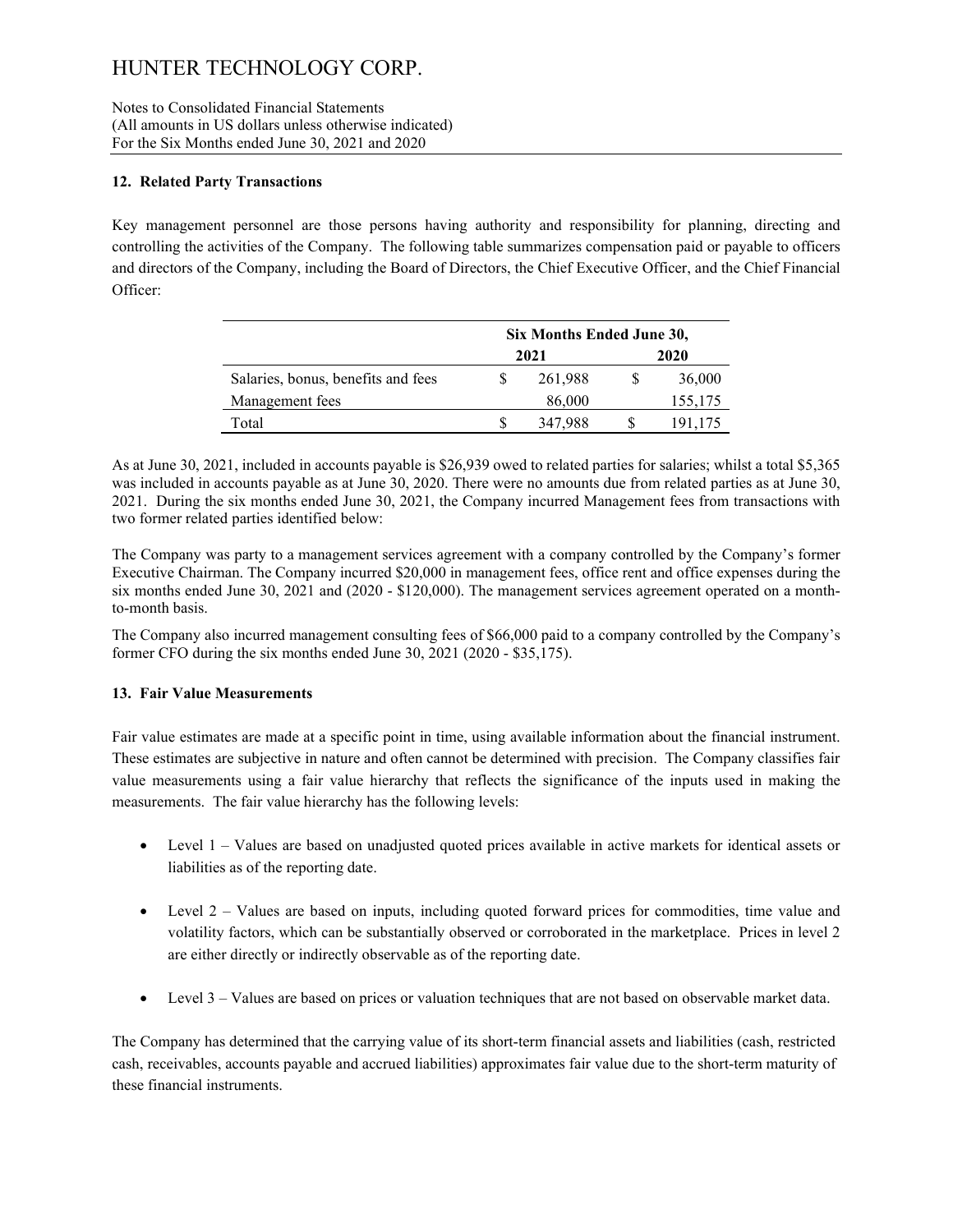Notes to Consolidated Financial Statements (All amounts in US dollars unless otherwise indicated) For the Six Months ended June 30, 2021 and 2020

#### **14. Risk Management**

The technology development industry is highly competitive and, in addition, exposes the Company to a number of risks. Technological development involves a high degree of risk, which even a combination of experience, knowledge and careful evaluation may not be able to overcome. It is also highly capital intensive and the ability to complete a development project may be dependent on the Company's ability to raise additional capital and attracting suitable yet affordable human capital. In certain cases, this may be achieved only through joint ventures or other relationships, which would reduce the Company's ownership interest in the project. There is no assurance that development operations will prove successful.

**Risks Associated with Financial Assets and Liabilities** – The Company is exposed to financial risks arising from its financial assets and liabilities. Financial risks include market risks (such as commodity prices, foreign exchange and interest rates), credit risk and liquidity risk. The future cash flows of financial assets or liabilities may fluctuate due to movements in market prices and the exposure to credit and liquidity risks. Disclosures relating to exposure risk are provided in detail as follows:

**Credit Risk -** Credit risk is the risk of an unexpected loss if a customer or counterparty to a financial instrument fails to meet its contractual obligations. The Company's financial instruments exposed to concentrations of credit risk are primarily cash and cash equivalents, including restricted cash, and accounts receivable. The Company has little exposure to credit risk as all of its deposits and related receivable are with major financial institutions or government related receivables.

**Liquidity Risk** - Liquidity risk is the risk that the Company will not be able to meet its financial obligations as they fall due, and it is one of the most significant risks for the Company. The Company's approach to managing liquidity risk is to ensure, as far as possible, that it will have sufficient liquidity to meet liabilities when due. At June 30, 2021, the Company had cash of \$239,319, excluding restricted cash of \$27,406, and the Company also had negative working capital of \$244,187. The Company is heavily dependent on raising funds by borrowings, equity issues, or asset sales to finance its ongoing operations, capital expenditures and acquisitions. The contractual maturity of the majority of accounts payable is within three months or less. The Company has historically financed its expenditures and working capital requirements through the sale of common stock or, on occasion, through the issuance of short-term debt; there is no assurance that it will be able to obtain adequate financing in the future or that such financing will be on terms acceptable to the Company.

**Foreign Exchange Risk -** Substantially all of the Company's assets and expenditures are either denominated in or made with US dollars or Hong Kong Dollars. Considering this and the current US Hong Kong dollar currency peg, the Company has very limited exposure to foreign exchange risk in relation to existing commitments or assets denominated in a foreign currency. The Company also incurs administrative expenses in Canadian dollars, but has chosen not to enter into any foreign exchange contracts since its Canadian dollar working capital balances are not significant to the consolidated entity.